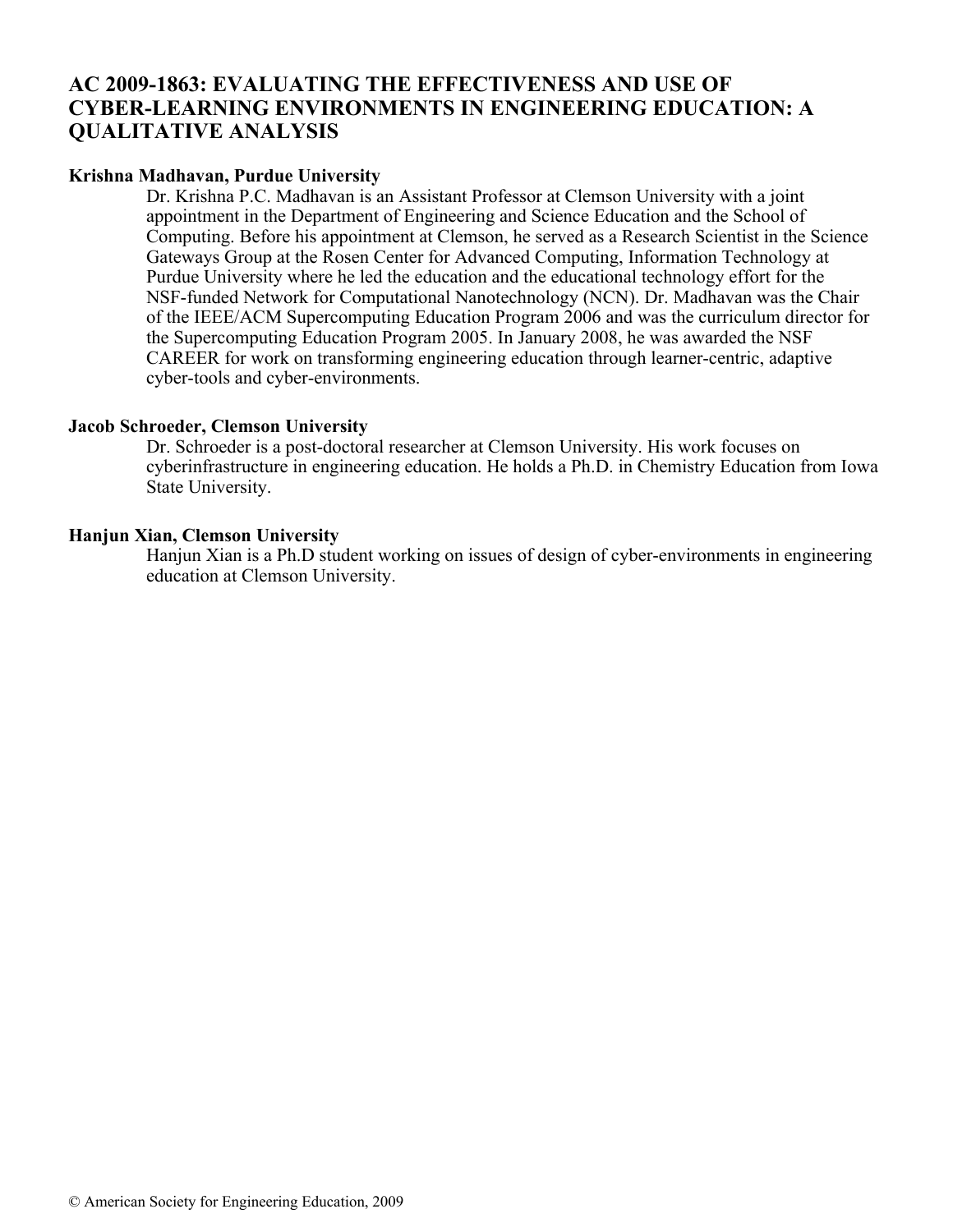# **Evaluating the Effectiveness and Use of Cyberlearning Environments in Engineering Education—A Qualitative Analysis**

## **Abstract**

Cyberlearning is playing an increasingly important role in engineering education. According to a recent National Science Foundation (NSF) report entitled *Fostering Learning in the Networked World*, "cyberlearning has the potential to transform education throughout a lifetime, enabling customized interaction with diverse learning materials on any topic" (p. 5). Cyberinfrastructure forms the foundation of cyberlearning and allows students to comprehend complex engineering concepts by interacting with scientific data, visualizations, remote and virtual laboratories. New cyberlearning environments have the potential to extend learning from traditional classrooms and physical laboratories to include informal environments such as social networks and virtual spaces. Despite these significant advances, a larger theoretical framework of learning that includes cyberinfrastructure at its very core has not yet evolved.

The purpose of this research is to provide a synthesis of the fundamental characteristics of cyberlearning environments that are being created to facilitate student learning within engineering disciplines. Furthermore, we examine in-depth how educators are defining cyberlearning within the context of learning theories in general, and engineering education in particular.

Our methodology focuses on a qualitative analysis of articles in the engineering education literature drawn from *The Journal of Engineering Education* spanning the past 10 years. Four broad criteria guided the selection and analyses of the articles:

- (1) *Content*: What major types of content for cyberlearning environments are being created focused particularly on engineering education? For example, the NSF identifies various categories of content for cyberlearning environments such as interactive online courses, intelligent tutors, virtual and remote laboratories, and serious games.
- (2) *Pedagogy*: How are these cyberlearning environments being incorporated in the classroom to promote learning? For example, several educators have reported using the learning technology to supplement a traditional lecture or course. Others have replaced the traditional classroom altogether.
- (3) *Audience*: Who is the primary audience for the cyberlearning environments? For example, these environments can be created for both students and faculty to promote distance learning – allowing better access for participants from remote locations lacking high-cost instrumentation and facilities.
- (4) *Outcomes*: What learning outcomes are being measured? Is the cyberlearning environment enhancing these outcomes? For example, specific outcomes can include student content knowledge measured by exam performance or concept inventories and student perceptions measured by course evaluations.

The results presented in this paper draw out major trends in cyberlearning within the context of engineering education over the past decade.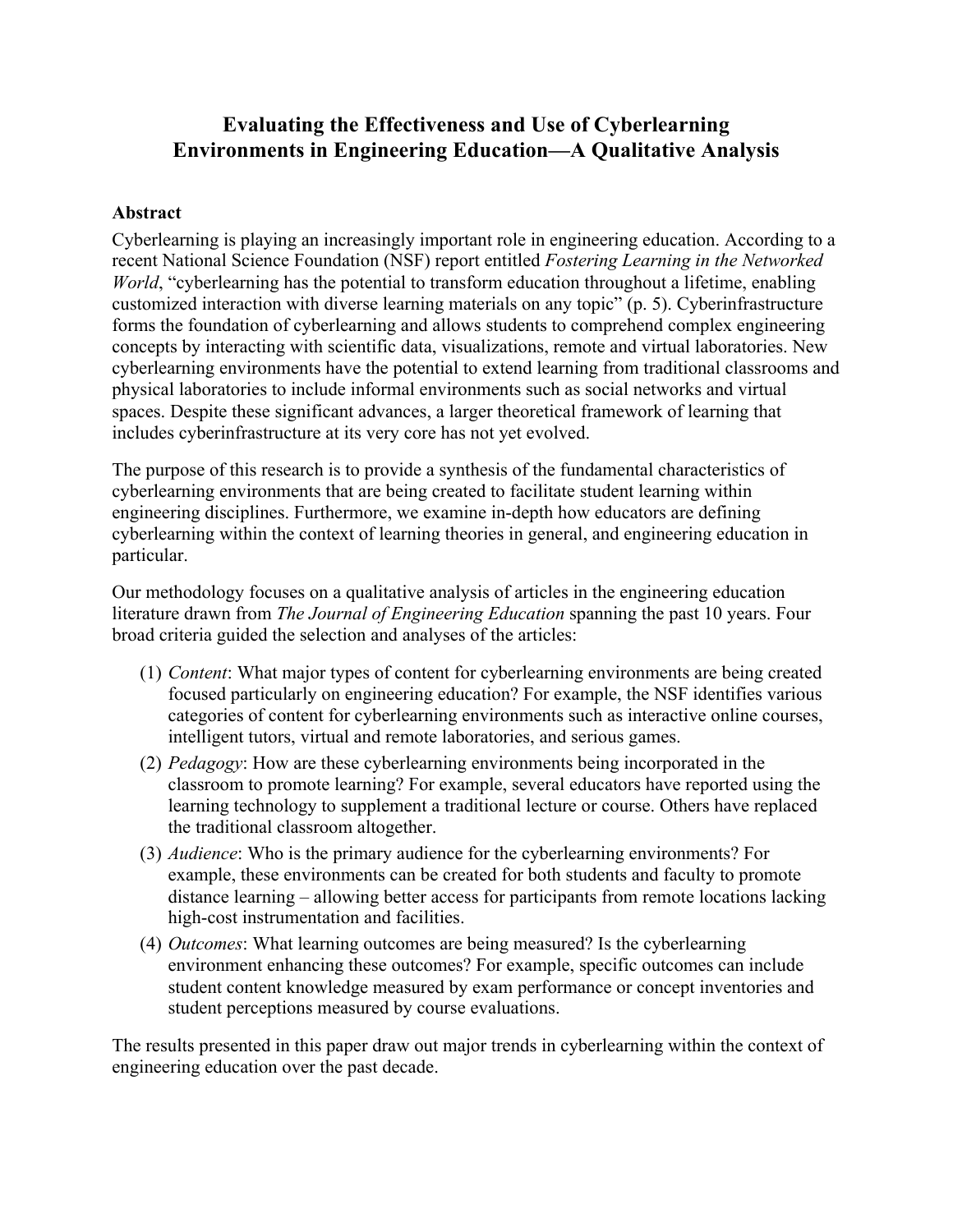## **1. Introduction**

Engineering education continues to undergo rapid change, and with that change new challenges are presented. Students in engineering today need to be able to adapt to a global economy, to collaborate and communicate with members of geographically distributed teams, and to become lifelong learners continually updating their knowledge<sup>1-6</sup>. These challenges are by no means the only ones facing students or the educators that train them. The emergence of advanced high-end computing and networking technologies have made it nearly impossible for any practicing engineer to work in isolation. Simply put, "tomorrow's graduate will need to collaboratively contribute expertise across multiple perspectives in an emerging global economy that is fueled by rapid innovation and marked by an astonishing pace of technological breakthroughs"<sup>7</sup>.

The World Wide Web has revolutionized the way people access information and has provided multiple new ways for people to communicate with each other. The amount of accessible information on the Web allows learning to be viewed as an ongoing exercise that can be experienced in a variety of settings, both formal and informal. The classroom can now be broadcast online to anyone, anywhere, anytime<sup>8</sup>. Furthermore, educational infrastructures can be created that allow engineering educators to create educational innovations and share them with others no matter where they are located<sup>9</sup>. For many students today, it has always been this way.

Today's students have been referred to as the Net Generation, having never known life without the Internet and not being able to imagine life without it<sup>10,11</sup>. Both EDUCAUSE and the PEW Research Center have produced numerous reports documenting the increasing amount of time both students and the general public spend online<sup>12,13</sup>. Other studies have shown that students today are very much interested in the latest forms of technology, preferring interactivity in the classroom, problem-based experiences including feedback, and online software<sup>11</sup>. To meet these interests, many educators have been inventing or adapting clever and effective computer-based tools including simulation and modeling software, digital libraries, and visualization games. In an extensive review of the literature, covering over 2200 studies involving instructional technology, Kadiyala and Crynes provide substantial evidence that information technologies can enhance learning so long as the pedagogy is sound, and when there is a good match of technology, techniques, and objectives $14$ .

# **2. Cyberinfrastructure and Education**

The National Science Foundation (NSF) has been leading efforts to report on the implementation and evaluation of an emerging cyberinfrastructure to enhance research<sup>15-17</sup>. They use the term cyberinfrastructure to refer to an infrastructure based upon distributed computers, information and communication technologies, all of which are required for a knowledge economy. This advanced networking enables people, tools, and information to be linked in ways that reduce barriers of location, time, institution, and discipline. In their most recent report, the NSF expands the applicability of cyberinfrastructure into the classroom, defining cyberlearning as the "use of networked computing and communication technologies to enhance learning"<sup>18</sup>. According to the report:

"Cyberlearning has the potential to transform education throughout a lifetime, enabling customized interaction with diverse learning materials on any topic from anthropology to biochemistry to civil engineering to zoology. Learning does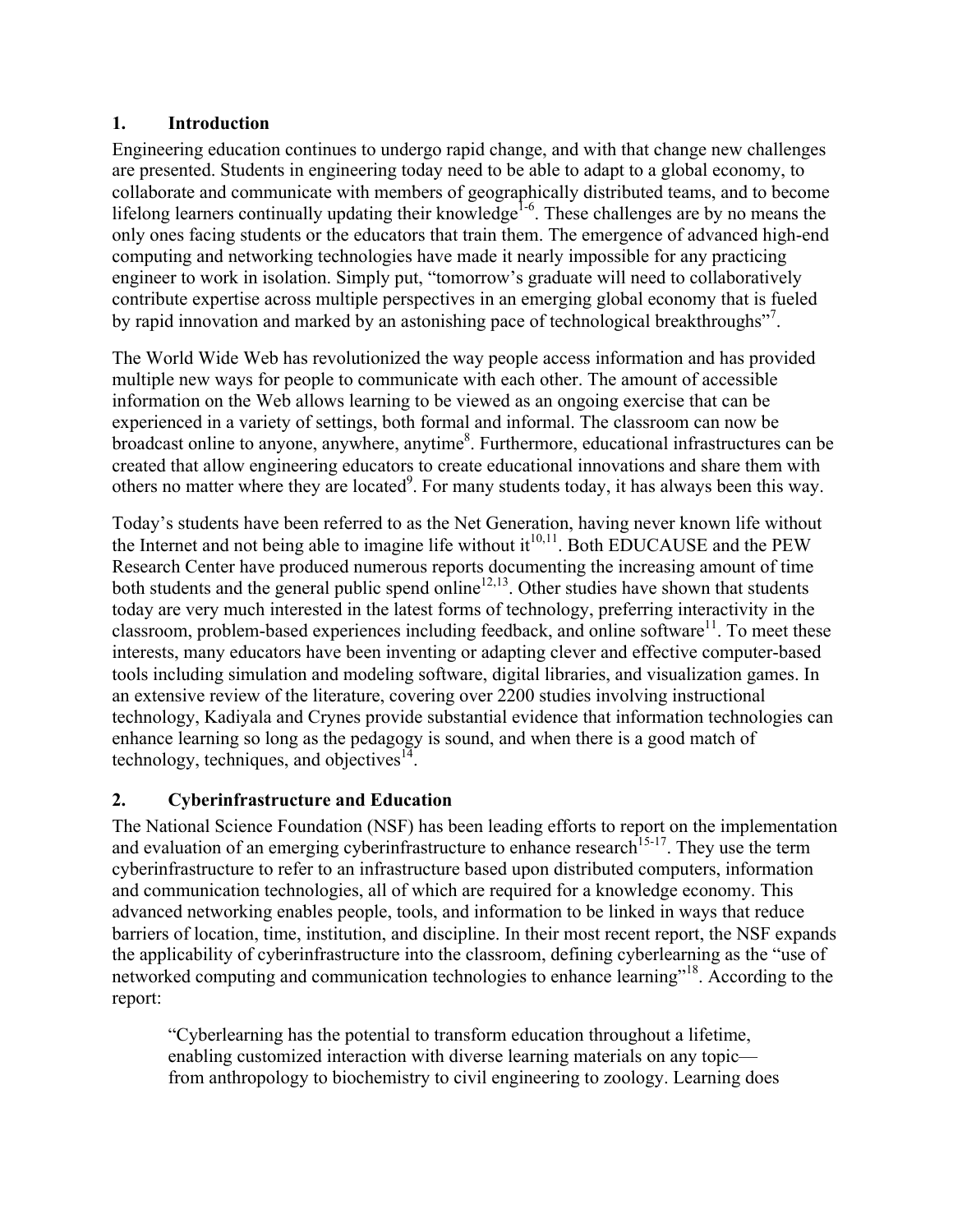not stop with K—12 or higher education; cyberlearning supports continuous education at any age." (p. 5)

In this paper, we examine cyberlearning as a pedagogical paradigm seen through the lens of papers published in the *Journal of Engineering Education*. In the following sections, we highlight our methodology and identify larger cyberlearning trends within the field of engineering education.

# **3. Methodology**

To understand where the engineering education community is with regard to the cyberlearning vision of the NSF, we have summarized studies covering the use of cyberlearning technologies reported in the *Journal of Engineering Education* from January 1999 to October 2008. During this time 483 research articles have been published. Analyzing keywords, abstracts, titles, and general themes of each article, we have identified 86 articles that focus on the development, implementation, or the assessment of the use of cyberlearning technologies or environments. A variety of different technologies were presented, and in some cases were bundled with others in an interactive suite. For articles in which this was the case, we attempted to determine if the article focused on any particular portion of the bundle. In an effort to categorize articles according to common themes and foci, we analyzed the technology reported, how it was delivered, and whether it was used in combination with other forms of instructional technology. Using these broad criteria, we have identified five categories of cyberlearning technologies: (1) web-based delivery mechanisms; (2) adaptive or intelligent tutorials; (3) interactive simulations; (4) remote or virtual laboratories; and (5) virtual games. While these categories provide a general classification, they should in no way be interpreted as definitive.

A common theme shared by all of the technologies discussed is that they are web-based learning environments. Web-based delivery mechanisms were generally used to (1) promote collaboration and communication among geographically distributed participants; (2) broadcast video and audio from a traditional classroom lecture; and (3) serve as a repository of classroom materials such as the course syllabus, announcements, and homework problems. Adaptive and intelligent tutoring systems were developed to help students learn material outside of traditional class times. Simulations served to represent real-world phenomena that may be too small, fast, or complex for students to explore in typical classrooms. They were interactive, allowing students to input different variables and to visually observe the result of their inputs. In some cases, they were linked to large databases.

Each article within each category was subjected to a four-tiered analysis that focused on content, pedagogy, audience, and assessment in an effort to identify common trends. The content analysis was performed to further explore the types of learning environments that have been developed and in what context they are being used within engineering education. Articles were then analyzed to determine the pedagogical approaches used. Specifically, how did the participants interact with the learning environment? How was the learning environment incorporated into the course content? Three common pedagogical trends emerged:

(1) *Supplement*: The cyberlearning environment served as an enhancement in conjunction with traditional learning activities *throughout the entire duration of the course*.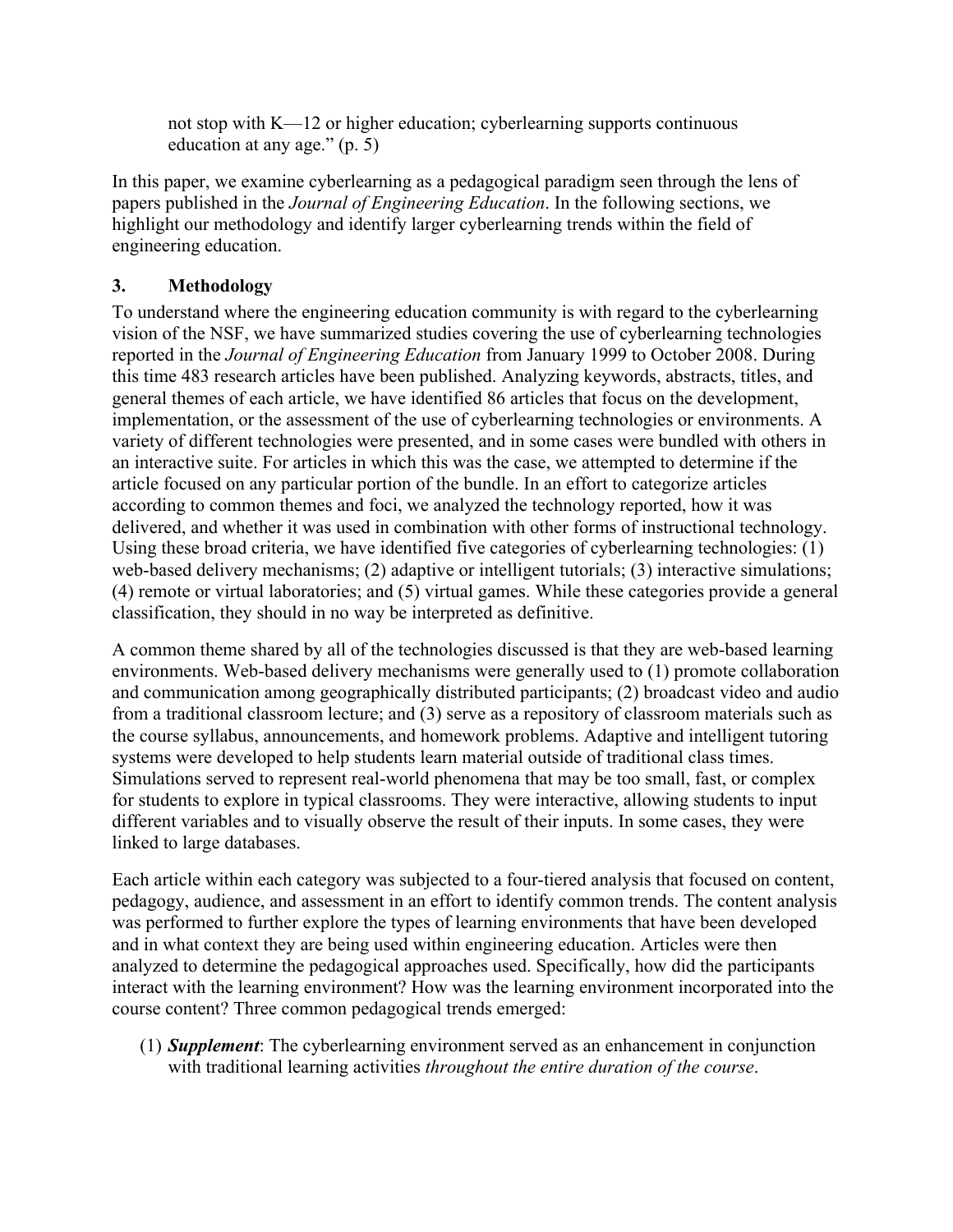- (2) *Replacement:* The cyberlearning environment served as the *primary means* of instruction.
- (3) *Combination*: The cyberlearning environment was used as *a treatment in experimental studies*. Therefore, a significant number of participants may not have used the cyberlearning environment despite it being part of a course.

The next part of our analysis was to determine the primary audience for each of the studies. Here we considered the demographics and characteristics of the experimental and control groups. The final part of our analysis focused on the assessment methods that were reported in the papers. For the purposes of this study, only those research articles that reported assessment results were included in the analysis.

### **4. Analysis**

### *4.1. Web-based Delivery Mechanisms*

| <b>First Author</b>           | Content                     | Pedagogy                          | <b>Audience</b>                                                 | Assessment                                      | <b>Results</b>                                                                                         |
|-------------------------------|-----------------------------|-----------------------------------|-----------------------------------------------------------------|-------------------------------------------------|--------------------------------------------------------------------------------------------------------|
| Tseng, $\overline{K-H.^{19}}$ | Online platform             | Replaced<br>$(3 \text{ days})$    | IT experts,<br>academics,<br>instructors $(13)$                 | Survey                                          | Significantly high<br>ratings for<br>effectiveness                                                     |
| Whitman, L. <sup>20</sup>     | Blackboard <sup>TM</sup>    | Replaced<br>$(1$ term)            | Graduate students<br>(18)                                       | Survey $\&$<br>performance<br>data (grades)     | Control group more<br>satisfied, no<br>performance<br>differences                                      |
| Kirschman, $J^{21}$           | NetMeeting                  | Replaced<br>$(3$ tasks)           | 60 undergraduate<br>and graduate<br>students (5)<br>courses)    | Survey $\&$<br>performance<br>data (3 tasks)    | Control group<br>performed higher 3<br>tasks, more satisfied<br>on 2 of 3 tasks                        |
| Rutar, $T^{22}$               | E-mail,<br>NetMeeting       | Replaced<br>$(1$ term)            | 80 University and<br>40 high school<br>students (3)<br>courses) | Survey $\&$<br>performance<br>data (HW)         | Experimental group<br>gained better<br>understanding and<br>confidence                                 |
| Paterson, K. <sup>23</sup>    | Web-based<br>learning tools | Supplement<br>$(1$ term)          | 83 undergraduate<br>students                                    | Survey                                          | Usage ratings                                                                                          |
| Liang, T. <sup>24</sup>       | Online database             | Supplement<br>$(3 \text{ years})$ | $45 - 60$ graduate<br>students each year                        | Interviews $\&$<br>performance<br>data (grades) | More data do not<br>correlate with more<br>usage; more usage<br>does not correlate with<br>performance |

### **Table 1: Collaboration and Communication**

The first four articles in Table 1 focused on testing collaboration and communication among geographically distributed participants who communicated using only the Internet. Specifically, Tseng et al.<sup>19</sup> reported that an online Nominal Group Technique (NGT) platform proved to be an effective medium for IT experts, academics, and instructors to discuss resolving educational problems based on the concept of knowledge transfer. They report significantly high ratings on a number of survey questions gauging the effectiveness of the platform. However, they do not report any results from a traditional control group.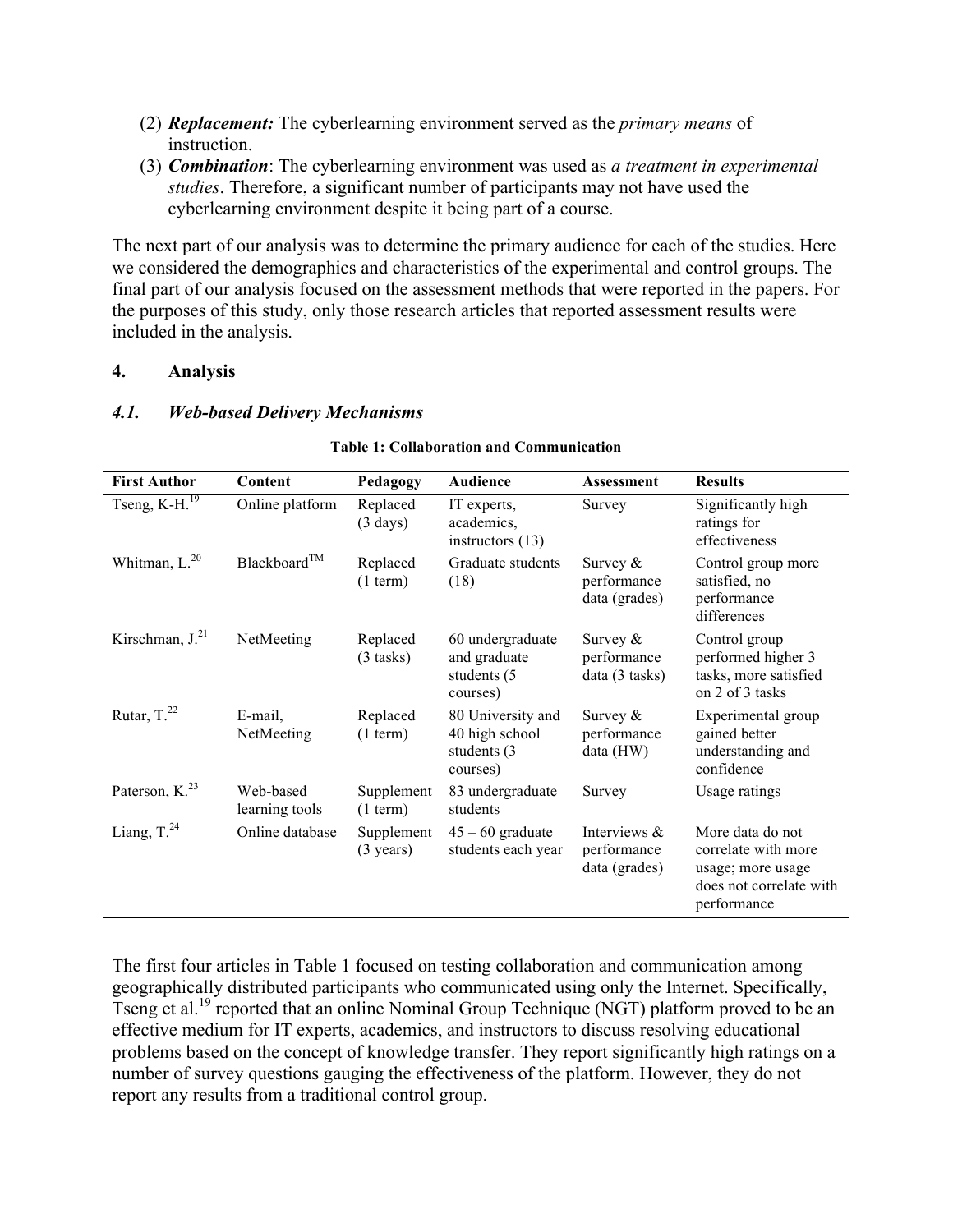In three related studies<sup>20-22</sup>, group dynamics and performance between teams of students communicating over the Internet (experimental) were compared with teams of students communicating in a traditional face-to-face manner (control). Whitman et al.<sup>20</sup> reported that student teams in the experimental group performed equally as well on a final project as student teams in the control group. But, teams in the control group indicated higher levels of satisfaction with various measures of group dynamics. Kirschman and Greenstein<sup>21</sup> reported higher levels of satisfaction on two of three tasks among members of the control group. Also, they reported higher quality ratings on all three tasks for the control group. Rutar and Mason<sup>22</sup> reported that student teams in the experimental group felt they had a better understanding of a design problem and the design process. Students also achieved a higher final report score. In a separate study, Paterson<sup>23</sup> reported that students gave the lowest ratings for the educational value of an electronic discussion forum even though they were required to submit and answer questions in the forum for a portion of their overall course grade.

Liang et al.<sup>24</sup> created an online community database that allowed students to store design information over five years. Peer teams were allowed to access information not only from the current year, but also from prior years. One of their findings was that students often re-invented information rather than going to the database to look for answers. They attributed this to the amount of time required to search through a growing database. Also, students perceived the process of re-inventing the information as an opportunity for learning. They found no correlation between the amount of use of the information in the database and the performance of the students.

A subset of web-based delivery studies presented results from experiences with distance education. Different modes of media delivery mechanisms were compared with each other and with traditional face-to-face lectures. The media involved were used primarily to broadcast a classroom lecture either synchronously or asynchronously using video and audio over the web. For clarity, we refer to students receiving a traditional face-to-face lecture as the control group and students receiving alternate modes of instruction as the experimental group. The descriptive results are displayed in Table 2.

| <b>First Author</b>         | Content              | Pedagogy                                          | <b>Audience</b>                                      | <b>Assessment</b>                                | <b>Results</b>                                                                                  |
|-----------------------------|----------------------|---------------------------------------------------|------------------------------------------------------|--------------------------------------------------|-------------------------------------------------------------------------------------------------|
| Hailey, $\overline{C}^{25}$ | Web-based<br>lecture | Combination<br>(several)<br>different<br>studies) | Differing numbers<br>of students over 7<br>years     | Performance<br>data (quiz<br>scores)             | Several different<br>results depending on<br>the year of the study<br>presented                 |
| Rutz, $E^{26}$              | Web-based<br>lecture | Supplement                                        | Undergraduate<br>students over 2<br>terms $(34; 24)$ | Survey $\&$<br>performance<br>data (grades)      | Scores in Web-course<br>significantly higher<br>than traditional:                               |
| Dutton, $J^{27}$            | Web-based<br>lecture | Replaced (1)<br>term)                             | 141 students                                         | Performance<br>data (final<br>exam and<br>grade) | Experimental group<br>performed<br>significantly higher;<br>more students dropped<br>the course |
| Foertsch, $J^{28}$          | Web-based<br>lecture | Replaced (1)<br>term)                             | Undergraduate<br>students (277)                      | Survey                                           | Experimental gave<br>significantly higher<br>ratings for the course                             |

### **Table 2: Traditional Lecture**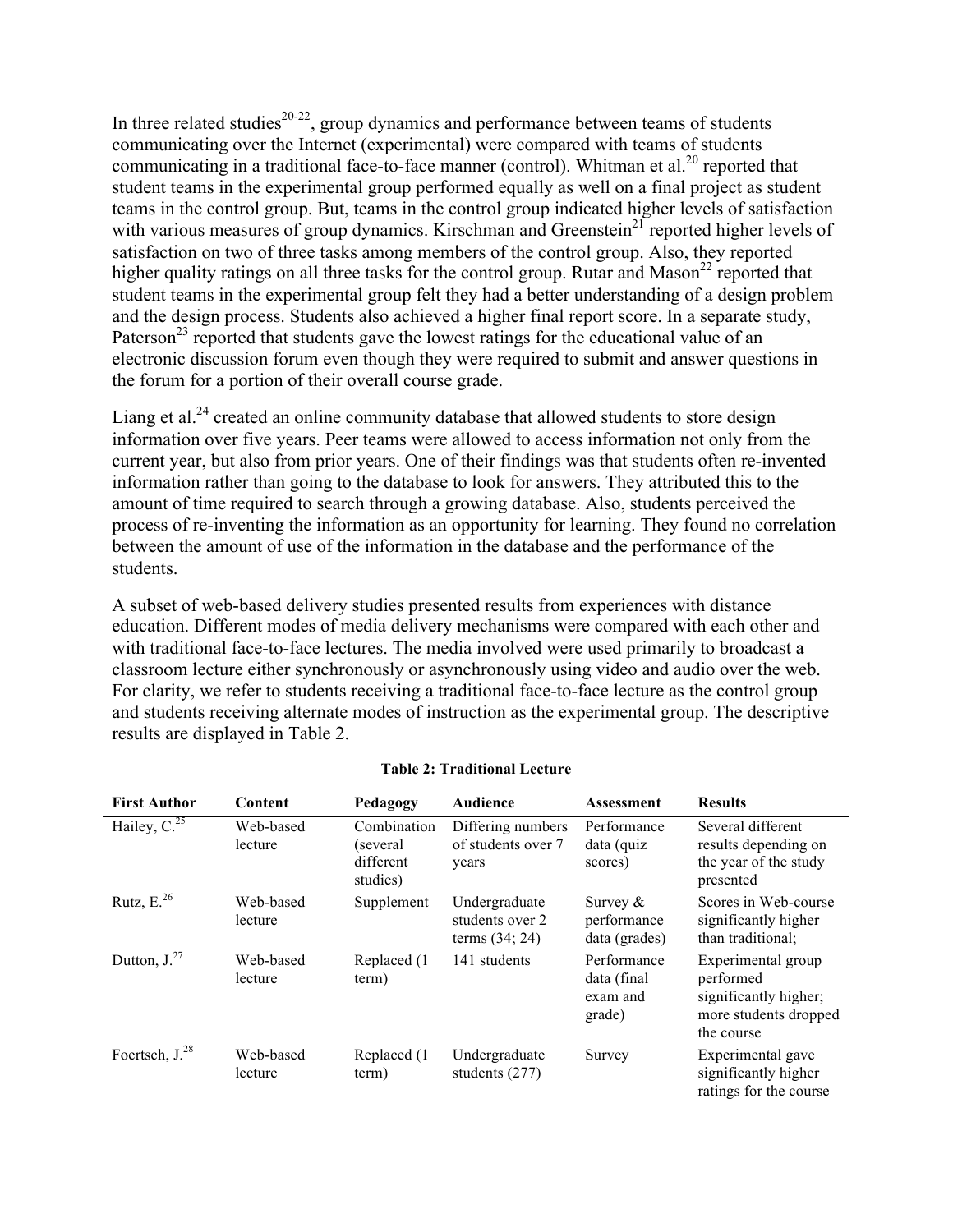| Haag, S. <sup>29</sup>           | Web-based<br>lecture                 | Replaced (1<br>term)                                      | 22 graduate and<br>undergraduate<br>students               | Survey $\&$<br>performance<br>data (grades) | No significant<br>performance<br>differences;<br>experimental more<br>satisfied              |
|----------------------------------|--------------------------------------|-----------------------------------------------------------|------------------------------------------------------------|---------------------------------------------|----------------------------------------------------------------------------------------------|
| Webster, T. <sup>30</sup>        | Interactive 2-<br>way<br>video/audio | Combination<br>$(1$ control; 3<br>experimental<br>modules | 19 graduate<br>students over 2<br>terms and 2<br>locations | Survey $\&$<br>Performance<br>data (grades) | No significant<br>performance<br>differences;<br>experimental gave<br>higher course ratings  |
| Thiagarajan,<br>G. <sup>31</sup> | Web-based<br>lecture                 | Replaced (1)<br>term)                                     | 34 undergraduate<br>students                               | Survey $\&$<br>performance<br>data (exams)  | No significant<br>performance<br>differences; control<br>group gave higher<br>course ratings |
| Evans, $R^{32}$                  | Web-based<br>lecture                 | Replaced (1<br>term)                                      | 92 students in 5<br>classes at 2<br>locations              | Pre/post-test;<br>survey                    | No significant<br>performance<br>differences; positive<br>comments                           |
| Rafe, $G^{33}$                   | Web-based<br>lecture                 | Replaced                                                  | 105 graduate<br>students in 16<br>courses over 5<br>terms  | Survey                                      | Positive comments,<br>but no comparison<br>between groups                                    |

The first three articles present results in which the experimental group achieved higher scores than the control group on various performance measures. Two studies tested the effect of a number of media delivery mechanisms on student performance. In both cases, the alternate media delivery mechanisms had no significant impact on student performance<sup>25,26</sup>. However, students viewing the lecture on the web performed significantly higher on quizzes<sup>25</sup> or received higher overall grades<sup>26</sup> than students in the traditional face-to-face lecture. The results based on web-based delivery mechanisms were consistent with observations by Dutton et al.<sup>27</sup>. However, the number of online students who dropped the course was significantly higher than students in the traditional lecture<sup>27</sup>.

The remaining six studies either found no significant differences in student performance or did not assess performance data. In terms of student surveys, the experimental groups in these studies reported significantly higher ratings for the web-based course on the following criteria: (1) usefulness, convenience, and value<sup>28</sup>; (2) convenience and communication<sup>29</sup>; and (3) higher overall course ratings $30,32,33$ . However, technical problems associated with the delivery mechanism could have a negative effect on student learning. Also, students needed to be actively engaged in the class rather than passive recipients of a broadcast $3^{1,33}$ .

A second subset of web-based delivery studies describe either using web-accessible devices in the classroom or providing course related materials on the course website. In general, the more students used online materials, the higher they scored on various performance measures. Significant results were found in studies involving the use of a classroom communication system<sup>34</sup>, PDAs<sup>35</sup>, and online homework problems<sup>38,39</sup>. The use of laptops in the classroom did not have a statistically significant impact on student scores<sup>36</sup>.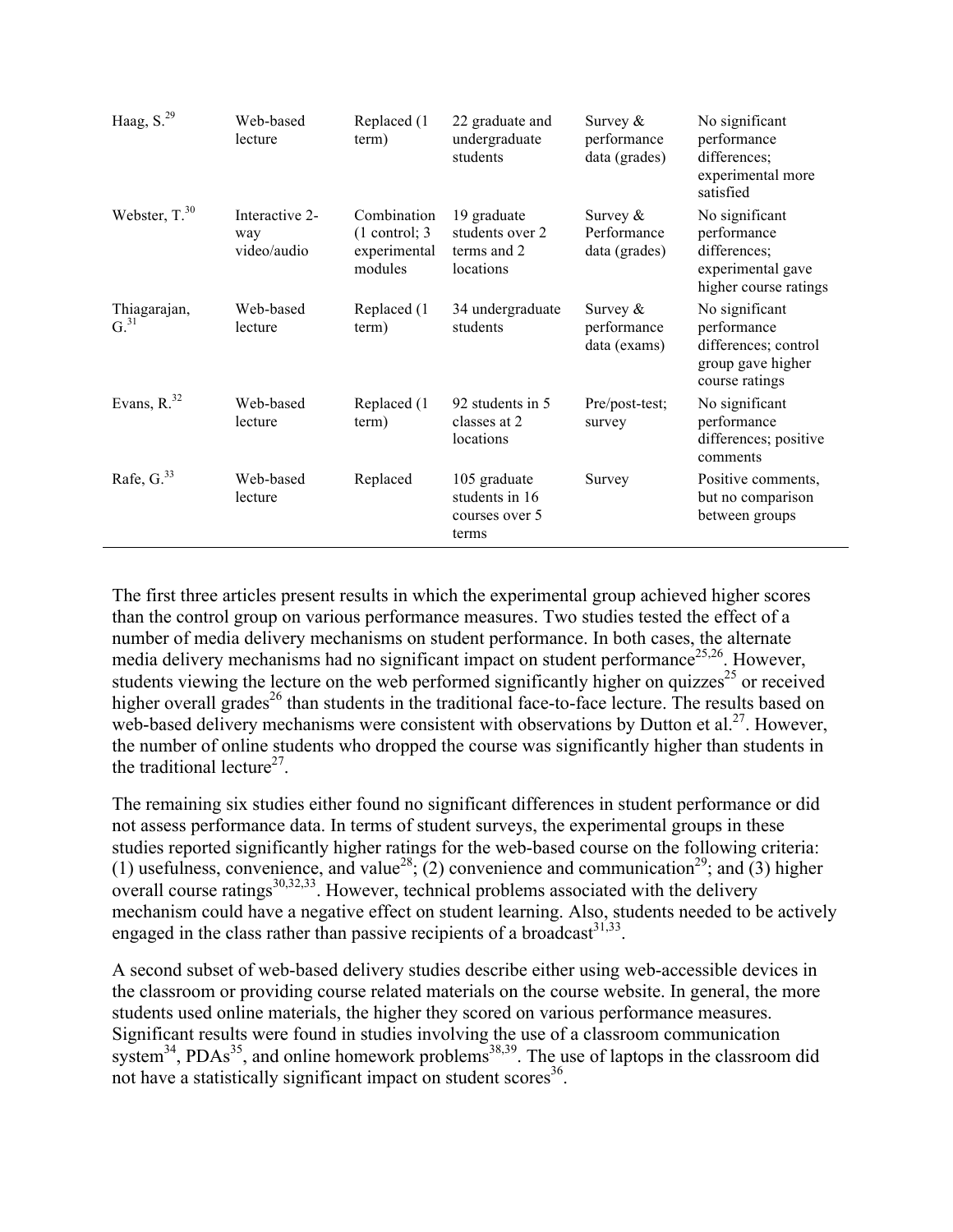#### **Table 3: Online Materials**

| <b>First Author</b>        | Content                                             | Pedagogy                  | <b>Audience</b>                                                                       | <b>Assessment</b>                                    | <b>Results</b>                                                                            |
|----------------------------|-----------------------------------------------------|---------------------------|---------------------------------------------------------------------------------------|------------------------------------------------------|-------------------------------------------------------------------------------------------|
| Roselli, R. <sup>34</sup>  | Classroom<br>communication<br>system<br>(clickers)  | Supplement<br>$(1$ term)  | Undergraduate<br>students (number<br>undefined)                                       | Survey $&$<br>performance<br>data                    | Significant gains on<br>final exam; positive<br>comments                                  |
| Doolen, T. <sup>35</sup>   | Personal digital<br>assistants (Web-<br>accessible) | Supplement<br>(half term) | 50 undergraduate<br>students                                                          | Survey $&$<br>performance<br>data (mid-term<br>exam) | Experimental group<br>performed<br>significantly higher on<br>exam; positive<br>attitutes |
| Kolar, R.L. <sup>36</sup>  | Laptops in class<br>(Web-<br>accessible)            | Supplement<br>(2 terms)   | Undergraduate<br>students over 2<br>terms $(11; 12)$                                  | Survey $&$<br>Performance<br>data (grades)           | No significant<br>performance<br>differences; positive<br>student comments                |
| Newman, D.J. <sup>37</sup> | Online<br>supplemental<br>materials                 | Supplement<br>(1 term)    | 31 undergraduate<br>students                                                          | Survey                                               | Significantly higher<br>ratings                                                           |
| Taraban, R. <sup>38</sup>  | Online<br>homework with<br>feedback                 | Supplement<br>(1 term)    | Undergraduate<br>students at 2<br>locations $(29; 72)$                                | Performance<br>data<br>(homework,<br>exams)          | Completing online<br>homework is highly<br>correlated to grades                           |
| Taraban, R. <sup>39</sup>  | Online learning<br>resources                        | Supplement<br>$(1$ week)  | Undergraduate<br>students at 2<br>locations (147;<br>64)                              | Usage<br>statistics                                  | Usage of materials is<br>correlated with<br>academic performance                          |
| Marks, B. <sup>40</sup>    | Online learning<br>resources                        | Supplement<br>(4 terms)   | Undergraduate<br>students from 3<br>classes at 2<br>locations $(11, 20)$ ;<br>29, 17) | Survey                                               | Students more likely<br>to read materials                                                 |

Students were more likely to read course materials to prepare for an online readiness assessment quiz<sup>40</sup>. A separate study<sup>37</sup> showed that students were more comfortable working on technical problems with no clear answers. Also, students were more at ease designing and building a device from an assortment of given parts. In all of the above studies, students gave positive comments and ratings to their respective courses indicating that the integration of the Internet gave them more access to course materials as needed.

## *4.2. Tutorials*

In this section, we present articles that focus on the use of web-based learning systems that incorporate tutorials with built-in feedback mechanisms. These feedback mechanisms were designed to provide students help based on their responses or progress within the tutorial. In general, implementing any of these learning systems had no negative impact on student learning. However, considerable variability existed in how each of these systems were implemented and assessed for their effectiveness. Generally, on attitude surveys, students gave positive ratings and comments for the course as well as for the effectiveness of learning system. In only one case did students report that they would prefer the traditional learning environment<sup>46</sup>.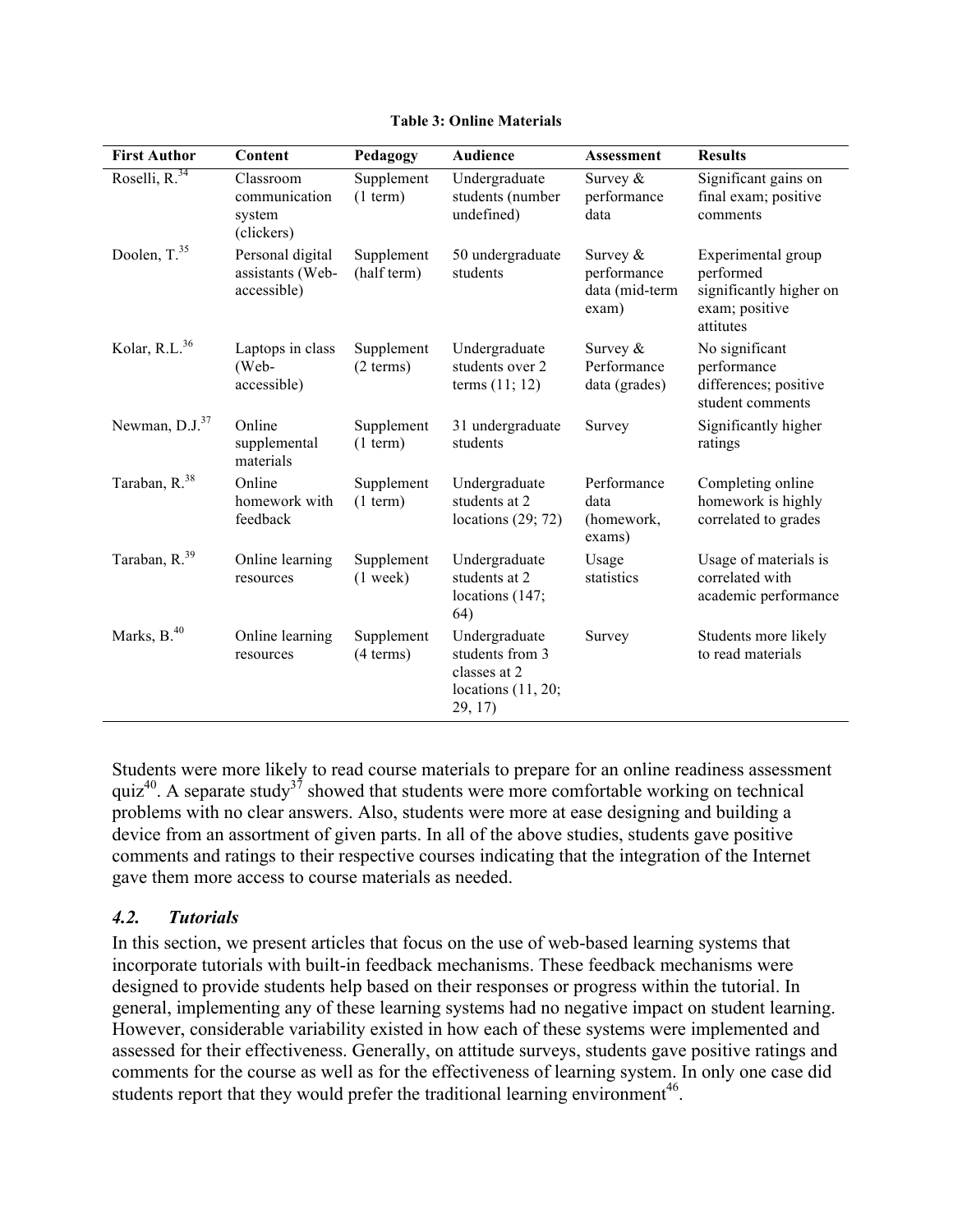| <b>First Author</b>                 | Content                      | Pedagogy                                            | <b>Audience</b>                                                    | Assessment                                            | <b>Results</b>                                                                             |
|-------------------------------------|------------------------------|-----------------------------------------------------|--------------------------------------------------------------------|-------------------------------------------------------|--------------------------------------------------------------------------------------------|
| Roselli, R. <sup>41</sup>           | <b>STAR Legacy</b><br>Cycle  | Supplement<br>$(10 - 13)$<br>modules)               | Undergraduate<br>students over 3<br>terms $(\sim 50$ each<br>term) | Survey $&$<br>performance<br>data (final<br>exam)     | No significant<br>performance<br>differences;<br>experimental group<br>gave higher ratings |
| Rayne, K. <sup>42</sup>             | <b>STAR Legacy</b><br>Cycle  | Supplement                                          | 109 students at 3<br>schools over 3<br>days                        | Pre/post-test (3<br>questions)                        | No significant<br>performance<br>differences                                               |
| Pandy, M. <sup>43</sup>             | <b>STAR Legacy</b><br>Cycle  | Replaced (1<br>challenge<br>for 2 class<br>periods) | 13 undergraduate<br>students                                       | Pre/post-test (3<br>questions)                        | Significant gains in 2<br>areas                                                            |
| Greenberg, J. <sup>44</sup>         | <b>STAR Legacy</b><br>Cycle  | Supplement<br>$(1$ module)                          | 22 undergraduate<br>students                                       | Survey $&$<br>performance<br>data (scoring<br>rubric) | Experimental group<br>demonstrated better<br>understanding;<br>positive comments           |
| Hadjileontiadou,<br>S <sup>45</sup> | Lin2k Web-<br>based tutorial | Supplement<br>(full term)                           | 84 undergraduates                                                  | Survey                                                | Positive comments<br>and more<br>collaboration                                             |
| Nguyen, J. <sup>46</sup>            | Web-based<br>tutorial        | Replaced (1<br>module, 2<br>weeks)                  | 43 undergraduate<br>students                                       | Pre/post-test &<br>survey                             | No significant<br>performance<br>differences; students<br>preferred traditional            |
| Masten, S. <sup>47</sup>            | <b>CAPA</b>                  | Supplement<br>(full term)                           | Undergraduate<br>students over 3<br>terms $(\sim 275$ total)       | Survey &<br>performance<br>data (grades)              | Higher grades                                                                              |
| Kashy, D. <sup>48</sup>             | CAPA                         | Supplement<br>(full term)                           | Undergraduate<br>students over 2<br>terms $($ >500 total $)$       | Performance<br>data (grades)                          | Higher grades                                                                              |
| Dorneich, M. <sup>49</sup>          | Web-based<br>tutorial        | Supplement<br>$(1$ module)                          | 4 undergraduate<br>students                                        | Survey                                                | Positive ratings                                                                           |
| Kortemeyer,<br>G.50                 | LectureOnline                | Supplement                                          | Undergraduate<br>students over 14<br>different courses             | Performance<br>data                                   | No significant<br>differences                                                              |

### **Table 4: Adaptive and Online Tutorials**

The STAR Legacy cycle was discussed in four of the articles. Although no overall significant differences on performance measures were reported in two studies<sup>41,42</sup>, another found an increase in students' conceptual knowledge and their ability to transfer knowledge to new situations<sup>43</sup>. A fourth study found that the STAR Legacy cycle enabled students to demonstrate better understanding compared to traditional methods of studying the material<sup>44</sup>. Similarly, the CAPA system was discussed in two articles. In both cases, higher student grades were observed<sup>47,48</sup>. The LectureOnline® system was studied over 14 different courses. No significant performance differences were observed between students who used this system and those who did not<sup>50</sup>. A separate study evaluated the use of a web-based tutorial to teach concepts of a spectrometer. The assessment included the ratings on only one specific feature of the tutorial from four students (out of  $300)^{49}$ .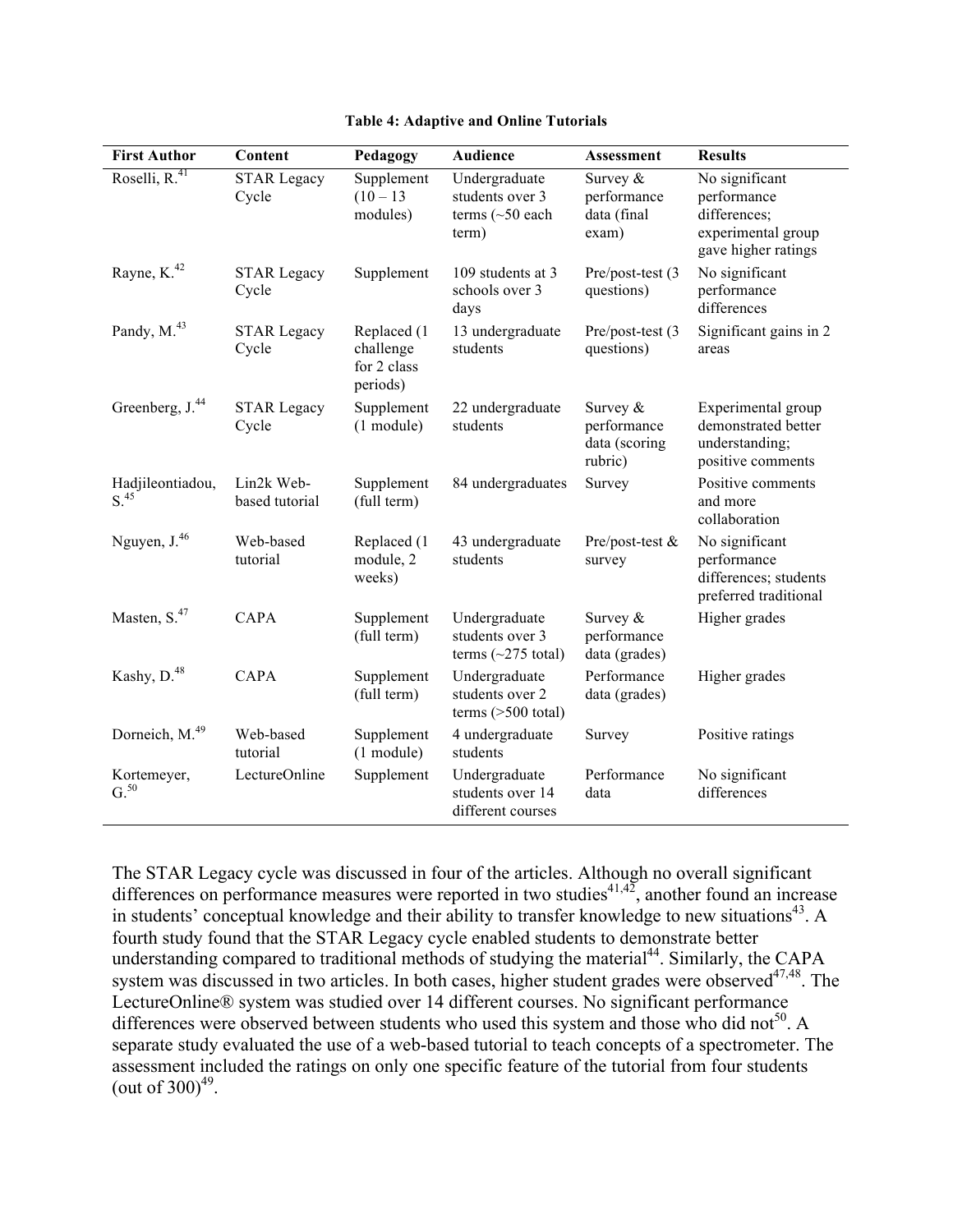Intelligent tutoring systems have the ability to teach a given subject, detect student errors, try to figure out where and how the student made an error, and correct flaws in the student's logic $<sup>51</sup>$ .</sup> Positive results were reported in both cases where intelligent tutoring systems were used. Specifically, there was a significant correlation between the amount of time students spent using the system and their performance $52$ . However, student performance scores were not reported for both groups. In a separate study students achieved significant gains on their post-test performance<sup>53</sup>. This performance, however, is not compared to the performance of a control group. Students in both studies reported the instructional materials were easy to use and commented positively about their learning experiences. These results are summarized in Table 5.

| <b>First Author</b>           | Content                 | Pedagogy                | Audience                                     | <b>Assessment</b>            | <b>Results</b>                                                        |
|-------------------------------|-------------------------|-------------------------|----------------------------------------------|------------------------------|-----------------------------------------------------------------------|
| Dearholt, $D^{\overline{52}}$ | Pathfinder              | Replaced (6<br>weeks)   | 31 undergraduate<br>students                 | Survey                       | Strong correlation<br>between use of the<br>system and<br>achievement |
| Hsieh, $S-J^{53}$             | Intelligent<br>tutoring | Supplement<br>(2 terms) | Undergraduates<br>over 2 terms $(90;$<br>38) | Pre/post-test $\&$<br>survey | Significant gains on<br>post test                                     |

#### **Table 5: Intelligent Tutoring Systems**

### *4.3. Simulations and Serious Games*

Students who used web-based simulations rated them positively. Student learning also improved after using web-based simulations as measured by gains in post-test scores<sup>58</sup>. Some of these learning gains were significant<sup>55,56</sup>. However, McKenna and Agogino<sup>56</sup> reported that students who did not have access to the web-based simulation performed just as well as those who had access. Although the use of simulations can lead to a decrease in the performance gap among some student demographics, they can also lead to an increasing performance gap among others<sup>54</sup>. While these results are mixed, in all cases, the authors of each of the studies indicated that students appeared more confident and engaged in the classroom. Evidence for this was seen in an Internet-based bridge design contest, which showed nearly a 20% increase in participants from  $2002 - 2003^{57}$ . Fifty percent of the students who participated in the bridge design contest reported an increased interest in engineering.

|  |  |  | <b>Table 6: Web-based Simulation</b> |
|--|--|--|--------------------------------------|
|--|--|--|--------------------------------------|

| <b>First Author</b> | Content                 | Pedagogy                                   | <b>Audience</b>                                                             | <b>Assessment</b>                                | <b>Results</b>                                                             |
|---------------------|-------------------------|--------------------------------------------|-----------------------------------------------------------------------------|--------------------------------------------------|----------------------------------------------------------------------------|
| Cantrell, $P^{54}$  | Web-based<br>simulation | Supplement<br>(3 modules)                  | 8 teachers and<br>434 middle school<br>students                             | Survey $\&$<br>performance<br>data (tests)       | Mixed results                                                              |
| Diefes-Dux, $H55$   | Web-based<br>simulation | Supplement<br>(7 modules)                  | 12 undergraduate<br>students                                                | Survey $\&$<br>performance<br>data<br>(homework) | Students were<br>successful; positive<br>ratings and comments              |
| McKenna, $A^{56}$   | Web-based<br>simulation | Combination<br>(3 different<br>treatments) | High school and<br>middle school<br>students at two<br>locations $(24; 24)$ | Pre/post-test<br>performance                     | All groups showed<br>significant gains; no<br>difference between<br>groups |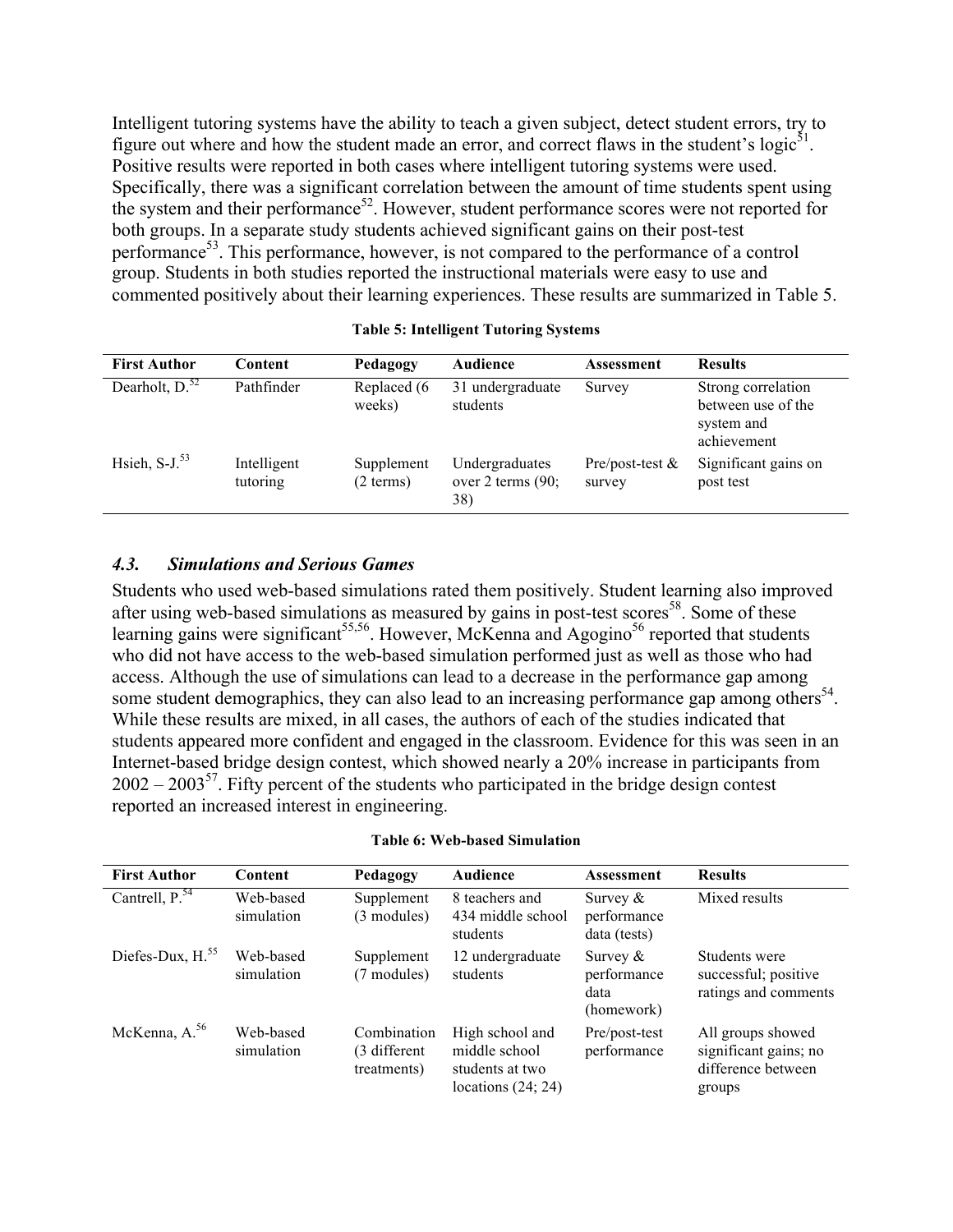| Ressler, $S^{57}$ | Web-based<br>simulation | Replaced<br>(contest)     | $\sim$ 30,000 middle<br>and high school<br>students | Survey                       | Positive ratings and<br>comments; increasing<br>usage                          |
|-------------------|-------------------------|---------------------------|-----------------------------------------------------|------------------------------|--------------------------------------------------------------------------------|
| Mohtar, $R^{58}$  | Web-based<br>simulation | Supplement<br>(2 modules) | 15 undergraduate<br>students                        | Pre/post test $\&$<br>survey | Gains on post-test but<br>not significant;<br>positive comments<br>and ratings |

The two studies in Table 7 report results of using serious games to enhance learning<sup>59,60</sup>. Both studies compared results with a control group that participated in the respective course during a different term when the games were not available. Results in the second study<sup>60</sup> were limited because the assessment instrument only measured student performance on one question. However, the students in the study collectively gave positive rankings on the end-of-term evaluation.

|  |  | <b>Table 7: Web-based Games</b> |  |
|--|--|---------------------------------|--|
|--|--|---------------------------------|--|

| <b>First Author</b> | Content                                       | Pedagogy                | <b>Audience</b>                                    | Assessment                                         | <b>Results</b>                         |
|---------------------|-----------------------------------------------|-------------------------|----------------------------------------------------|----------------------------------------------------|----------------------------------------|
| Panetta, $K59$      | TEAMThink <sup>®</sup><br>quiz making<br>game | Supplement<br>(2 terms) | 140 students in 2<br>courses                       | Performance<br>data (exams)                        | Increased exam scores                  |
| Crown, $S^{60}$     | Web-based<br>visualization<br>games           | Supplement<br>(7 terms) | Undergraduate<br>students<br>(undefined<br>number) | Survey $\&$<br>performance<br>data(1)<br>question) | Increased scores:<br>positive comments |

## *4.4. Laboratories*

We define remote laboratories as a network system wherein participants do not interact physically with instruments. Control of the instruments is achieved via a series of remotely issued commands. Virtual laboratories relied on the use of web-based simulations to perform experiments. Laboratory experiments hold a dominant place in most undergraduate engineering curricula serving as an environment for hands-on learning. The articles in Table 8 present results describing experiences with virtual and remote laboratories.

### **Table 8: Virtual and Remote Laboratories**

| <b>First Author</b>                | Content                              | Pedagogy                    | <b>Audience</b>              | <b>Assessment</b>                                    | <b>Results</b>                                                                         |
|------------------------------------|--------------------------------------|-----------------------------|------------------------------|------------------------------------------------------|----------------------------------------------------------------------------------------|
| Alexander, $\overline{D_{0}^{61}}$ | Virtual<br>laboratory<br>environment | Supplement<br>$(1$ module)  | 6 undergraduate<br>students  | Survey                                               | No significant<br>differences in ratings                                               |
| Henson, $A^{62}$                   | Virtual<br>laboratory<br>environment | Supplement<br>(5 modules)   | 37 undergraduate<br>students | Pre/post-test $\&$<br>survey                         | Students using the<br>modules performed<br>higher on post quizzes                      |
| Ogot, $M.^{63}$                    | Remote<br>laboratory                 | Replaced (1)<br>experiment) | 35 undergraduate<br>students | Survey $\&$<br>performance<br>data (report<br>grade) | No significant<br>performance<br>differences; mixed<br>results for student<br>comments |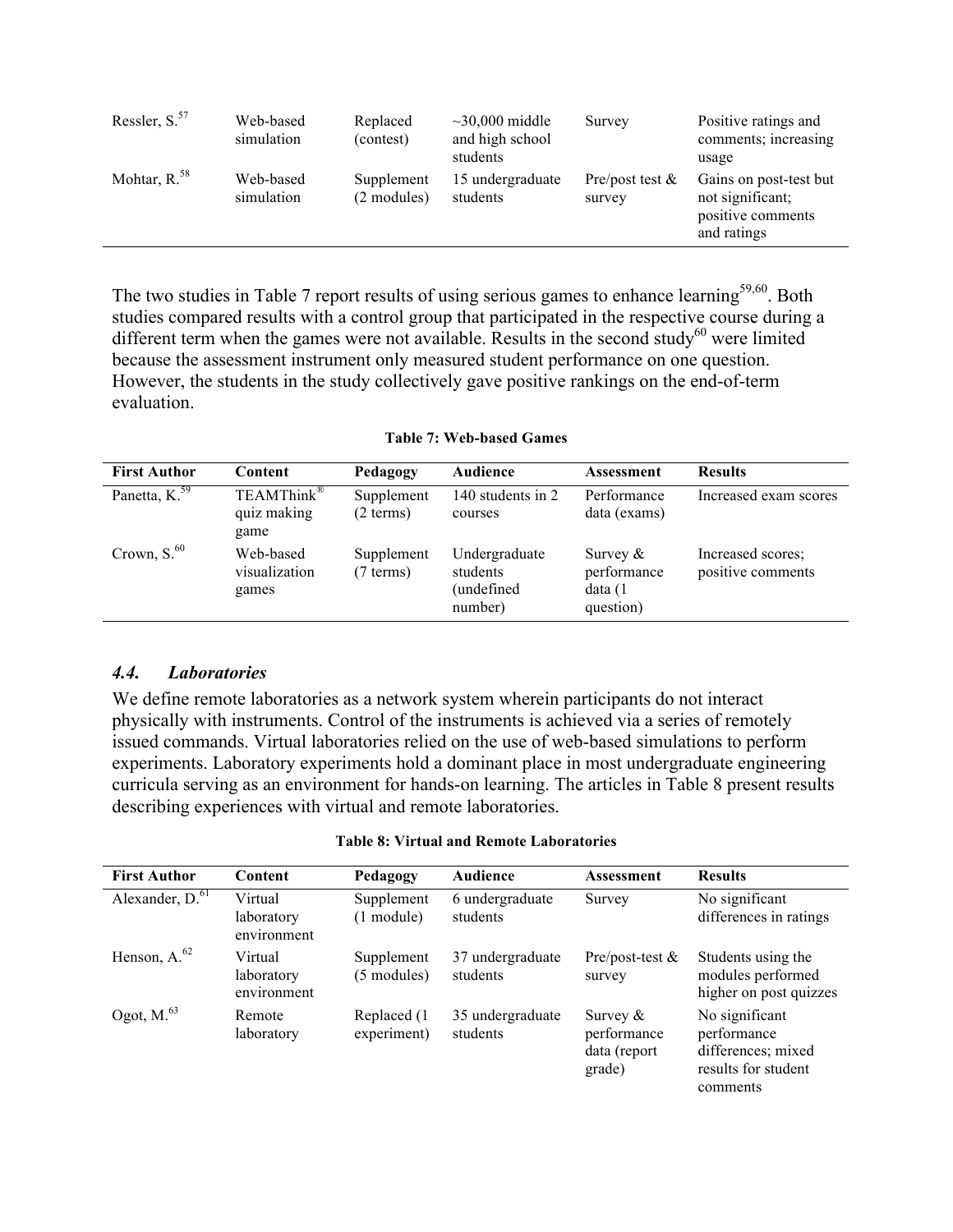| Olinger, $D^{64}$         | Remote data<br>acquisition | Supplement<br>(3 modules)   | Undergraduate<br>students (390 over<br>3 years)                        | Survey                                               | Positive comments                                                  |
|---------------------------|----------------------------|-----------------------------|------------------------------------------------------------------------|------------------------------------------------------|--------------------------------------------------------------------|
| Gurocak, H. <sup>65</sup> | Remote<br>laboratory       | Replaced (5<br>experiments) | Undergraduate<br>students (33 total<br>over 2 terms at 4<br>locations) | Survey $\&$<br>performance<br>data (final<br>grades) | No significant<br>performance<br>differences; positive<br>comments |

Students who consistently used virtual laboratory modules performed significantly higher on their post-test scores than students who did not<sup> $62$ </sup>. All students, regardless of their level of usage, gave positive ratings for the course. In a distance-learning laboratory, students rated the effectiveness of the course similarly to students who completed the traditional version of the same course<sup>61</sup>. However, this survey instrument did not specifically address the virtual experiments but rather focused more on the course as a whole.

For remote laboratories, no significant performance differences were found in any of the three articles<sup>63-65</sup>. However, Ogot et al.<sup>63</sup> reported that although the experimental group had significantly less confidence in the data collected, they were less concerned about making mistakes in the laboratory.

Collectively, these results provide some evidence that laboratories can be offered either virtually or remotely with no negative impact on student learning. Future research should focus on investigating the effect of replacing the traditional laboratory format rather than supplementing it with the virtual or remotely operated formats.

# **5. Discussion and Conclusions**

The rationale for this study was to provide an overview of cyberlearning environments within the context of engineering education. The following general conclusions can be made:

- 1. Each of the articles that were analyzed provides a good base for how individual technologies work and behave as pedagogical tools.
- 2. The nature of cyberlearning research as evidenced from the publications in the *Journal of Engineering Education (JEE)* appears to be fairly disjointed. Most articles did not cite other articles researching the same thematic group published in the journal.
- 3. In most cases, the studies appear to be small in scope, were not longitudinal, and included less than 100 subjects per term. Very few studies were carried out over the course of several terms.
- 4. There are no published studies in *JEE* that include more advanced cyber-environments such as the nanoHUB, NEES, or LEAD. Clearly, these advanced cyber-environments are used extensively for teaching and learning. Therefore, we identify a significant area of research that could use environments such as the nanoHUB as an anchor to develop fullfledged theoretical learning frameworks.
- 5. Research data within the field of engineering education is extremely fragmented and distributed. This finding lays the groundwork for utilizing cyberinfrastructure more effectively for preserving research data within the field of engineering education research.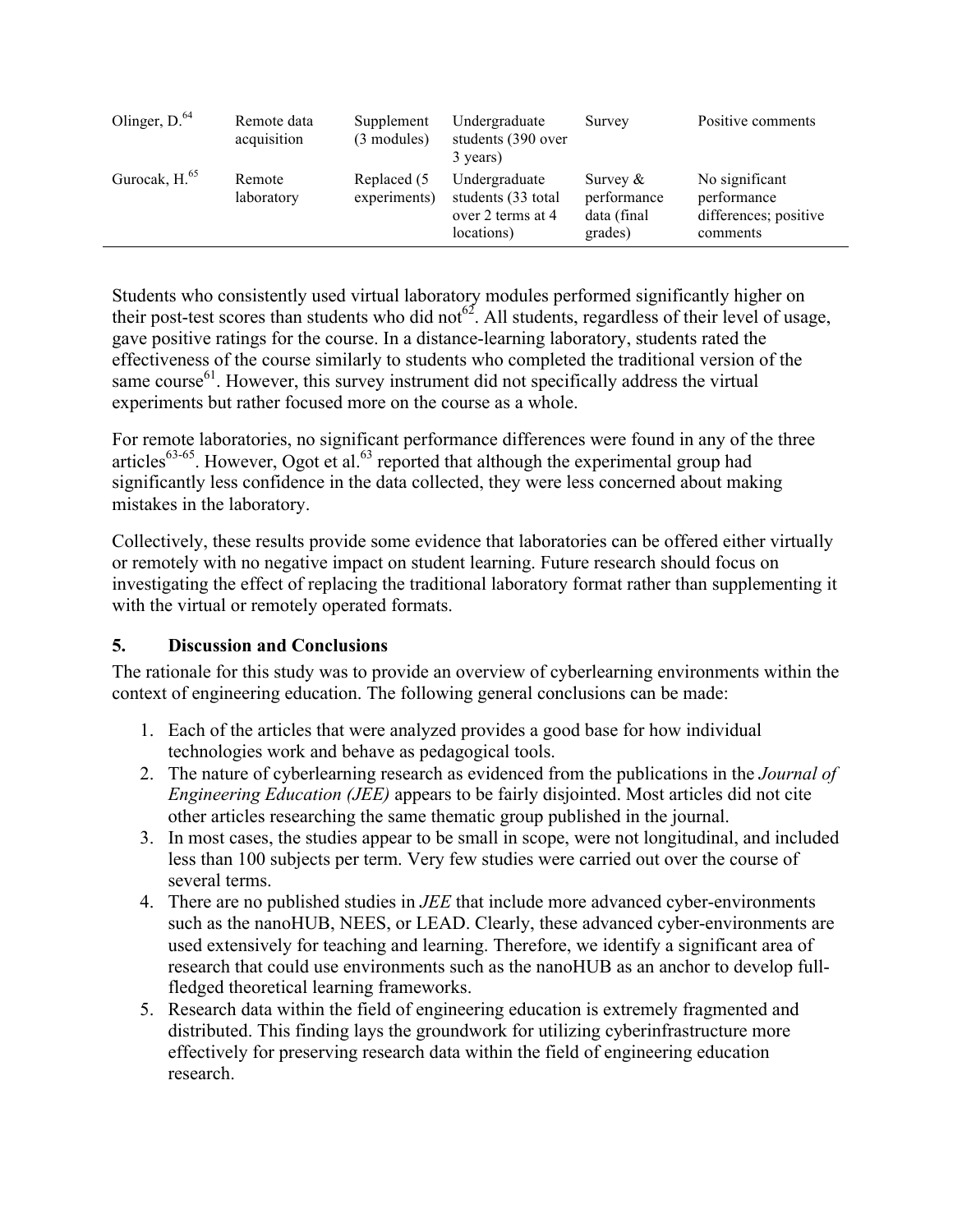6. Finally, despite all the tremendous works that have been published, there is no major new theory or expansions of extant theories to include cyberinfrastructure (or more broadly technology) at the core of the pedagogical framework.

Our future research goals involve expanding this analysis to include several other prominent journals in the field of engineering education. We believe a complete summary can serve to provide a theoretical framework and consistent assessment methods.

## **Acknowledgment**

This work is supported by National Science Foundation Grant EEC-0747795.

## **Bibliography**

- 1. Fouger, X., R. Almgren, K. Gopalakrishnan, P. Mailhot. 2008. Perspectives from industry. *Journal of Engineering Education* 97 (3): 241-44.
- 2. Special Report. 2006. The research agenda for the new discipline of engineering education. *Journal of Engineering Education* 95 (4): 259-261.
- 3. Katehi, L. and M. Ross. 2007. Technology and culture: Exploring the creative instinct through cultural interpretations. *Journal of Engineering Education* 96 (2): 89-90.
- 4. Vest, C. 2008. Context and challenge for twenty-first century engineering education. *Journal of Engineering Education* 97 (3): 235-36.
- 5. Fromm, E. 2003. The changing engineering educational paradigm. *Journal of Engineering Education* 92 (2): 113-21.
- 6. Dym, C.L., A.M. Agogino, O. Eris, D.D. Frey, and L.J. Leifer. 2005. Engineering design thinking, teaching, and learning. *Journal of Engineering Education* 94 (1): 103-20.
- 7. National Academy of Engineering. 2004. *The Engineer of 2020*. http://books.nap.edu/catalog.php?record\_id=10999 (accessed February 3, 2009).
- 8. Bourne, J., D. Harris, and F. Mayadas. 2005. Online engineering education: Learning anywhere, anytime. *Journal of Engineering Education* 94 (1): 131-46.
- 9. Barnes, F.S. 2004. Some frontiers for engineering education. *Journal of Engineering Education* 93(3): 183- 184.
- 10. Oblinger, D.G., and J.L. Oblinger. 2005. Is it age or IT: First steps toward understanding the net generation. In *Educating the net generation*, eds. D.G. Oblinger and J.L. Oblinger, 2.1-2.20. Boulder, CO: EduCause.
- 11. Chubin, D., K. Donaldson, B. Olds, and L. Fleming. 2008. Educating Generation Net—Can U.S. engineering woo and win the competition for talent? *Journal of Engineering Education* 97(3): 245-257.
- 12. Salaway, G., J.B. Caruso, M.R. Nelson, and N. Ellison. 2008. *The ECAR Study of Undergraduate Students and Information Technology, 2008*. Volume 8. http://connect.educause.edu/library/ERS0808 (accessed March 12, 2009).
- 13. Jones, S. and S. Fox. 2009. Generations Online in 2009. *Pew Internet & American Life Project*. http://www.pewinternet.org/pdfs/PIP\_Generations\_2009.pdf (accessed March 12, 2009).
- 14. Kadiyala, M. and B.L. Crynes. 2000. A review of the literature on effectiveness of use of information technology in education. *Journal of Engineering Education* 89 (2): 177-189.
- 15. Atkins, D.E., K.K. Droegemeier, S.I. Feldman, H. Garcia-Molina, M.L. Klein, D.G. Messerschmitt, P. Messina, J.P. Ostriker, and M.H. Wright. 2003. *Revolutionizing Science and Engineering through Cyberinfrastructure: Report of the National Science Foundation blue ribbon advisory panel on cyberinfrastructure*. http://www.nsf.gov/od/oci/reports/atkins.pdf (accessed March 12, 2009).
- 16. Ainsworth, S., M. Honey, W.L. Johnson, K. Koedinger, B. Muramatsu, R. Pea, M. Recker, and S. Weimar. 2005. *Cyberinfrastructure for Education and Learning for the Future: A Vision and Research Agenda*. http://www.cra.org/reports/cyberinfrastructure.pdf (accessed March 12, 2009).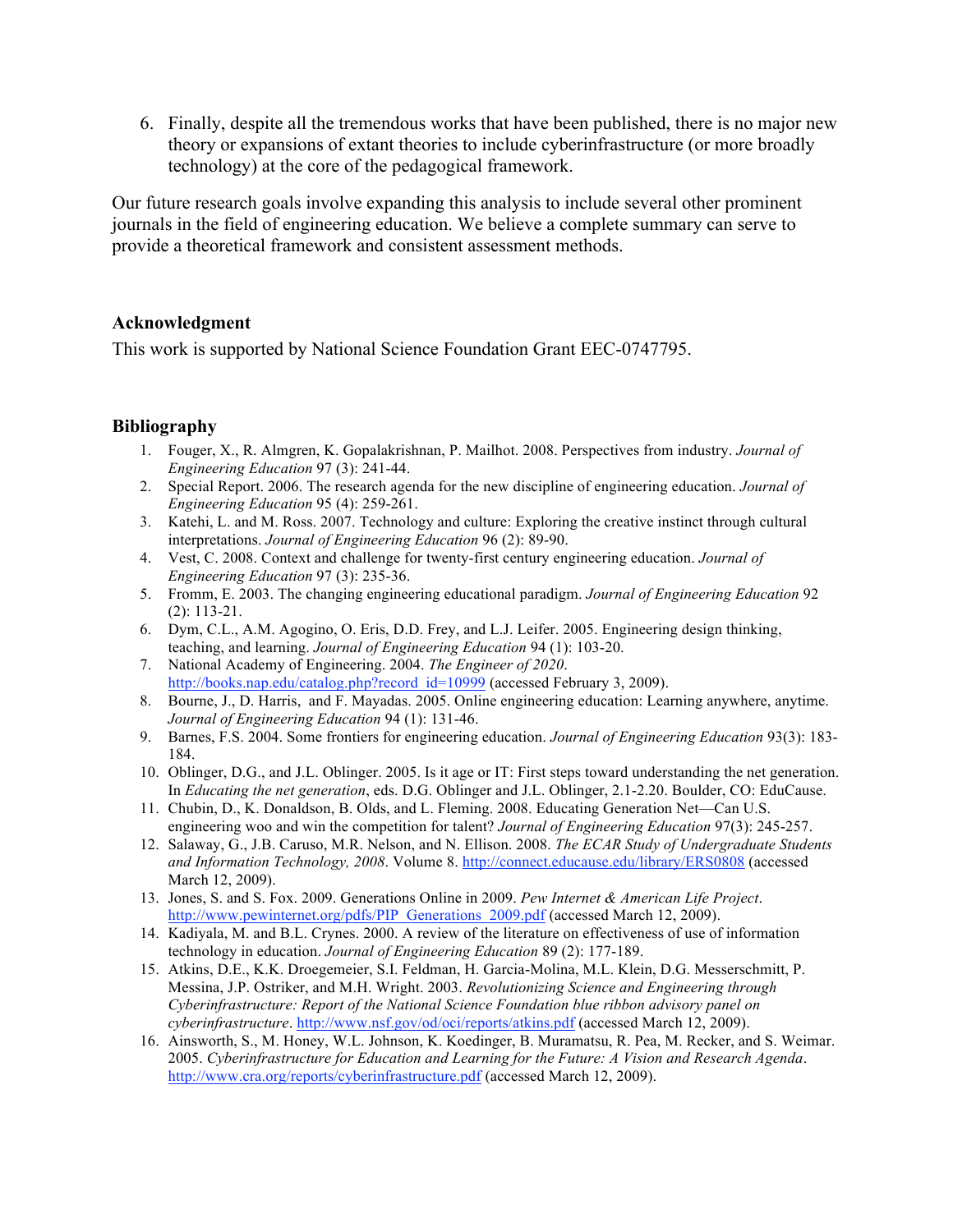- 17. The National Science Foundation. 2007. *Cyberinfrastructure Vision for 21st Century Discovery*. http://www.nsf.gov/pubs/2007/nsf0728/nsf0728.pdf accessed (March 12, 2009).
- 18. Borgman, C.L., H. Abelson, L. Dirks, R. Johnson, K.R. Koedinger, M.C. Linn, C.A. Lynch, D.G. Oblinger, R.D. Pea, K. Salen, M.S. Smith, and A. Szalay. 2008. *Fostering Learning in the Networked World: The Cyberlearning Opportunity and Challenge*. http://www.nsf.gov/pubs/2008/nsf08204/nsf08204.pdf (accessed March 12, 2009).
- 19. Tseng, K-H., S-J. Lou, C.R. Diaz, and H-J. Yang. 2006. Using online nominal group technique to implement knowledge transfer. *Journal of Engineering Education* 95 (4): 335-45.
- 20. Whitman, L.E., D.E. Malzahn, B.S. Chaparro, M. Russell, R. Langrall, and B.A. Mohler. 2005. A comparison of group processes, performance, and satisfaction in face-to-face versus computer-mediated engineering student design teams. *Journal of Engineering Education* 94 (3): 327-33.
- 21. Kirschman, J.S. and J.S. Greenstein. 2002. The use of groupware for collaboration in distributed student engineering design teams. *Journal of Engineering Education* 91 (4): 403-07.
- 22. Rutar, T. and G. Mason. 2005. A learning community of university freshman design freshman graphics, and high school technology students: Description, projects, and assessment. *Journal of Engineering Education* 94 (2): 245-54.
- 23. Paterson, K.G. 1999. Student perceptions of Internet-based learning tools in environmental engineering education. *Journal of Engineering Education* 88 (3): 295-304.
- 24. Liang, T., D.G. Bell, and L.J. Leifer. 2001. Re-use or re-invent? Understanding and supporting learning from experience of peers in a product development community. *Journal of Engineering Education* 90 (4): 519-26.
- 25. Hailey, C.H. and D.E. Hailey. 2003. How genre choices effect learning in a digital environment. *Journal of Engineering Education* 92 (4): 287-94.
- 26. Rutz, E., R. Eckart, J.E. Wade, C. Maltbie, C. Rafter, and V. Elkins. 2003. Student performance and acceptance of instructional technology: Comparing technology-enhanced and traditional instruction for a course in statics. *Journal of Engineering Education* 92 (2): 133-40.
- 27. Dutton, J., M. Dutton, and J. Perry. 2001. Do online students perform as well as lecture students? *Journal of Engineering Education* 90 (1): 131-36.
- 28. Foertsch, J., G. Moses, J. Strikwerda, and M. Litzkow. 2002. Reversing the lecture/homework paradigm using eTEACH® Web-based streaming video software. *Journal of Engineering Education* 91 (3): 267-74.
- 29. Haag, S., and J.C. Palais. 2002. Engineering online: Assessing innovative education. *Journal of Engineering Education* 91 (3): 285-90.
- 30. Webster, T.J. and K.M. Haberstroh. 2002. An interactive, video-teleconferenced, graduate course in biomedical engineering. *Journal of Engineering Education* 91 (2): 159-66.
- 31. Thiagarajan, G. and C. Jacobs. 2001. Teaching undergraduate mechanics via distance learning: A new experience. *Journal of Engineering Education* 90 (1): 151-56.
- 32. Evans, R.M., S.L. Murray, M. Daily, and R. Hall. 2000. Effectiveness of an Internet-based graduate engineering management course. *Journal of Engineering Education* 89 (1): 63-71.
- 33. Rafe, G. and J.H. Manley. 1999. Assessing quality issues in interactive video teleconferencing-based graduate level engineering courses. *Journal of Engineering Education* 88 (1): 119-28.
- 34. Roselli, R.J. and S.P. Brophy. 2006. Experiences with formative assessment in engineering classrooms. *Journal of Engineering Education* 95 (4): 325-33.
- 35. Doolen, T.L., J.D. Porter, and J. Hoag. 2003. The relationship between PDA usage and student performance in an introductory engineering course. *Journal of Engineering Education* 92 (3): 263-68.
- 36. Kolar, R.L., D.A. Sabatini, and L.D. Fink. 2002. Laptops in the classroom: Do they make a difference? *Journal of Engineering Education* 91 (4): 397-401.
- 37. Newman, D.J. and A.R. Amir. 2001. Innovative first year aerospace design course at MIT. *Journal of Engineering Education* 90 (3): 375-81.
- 38. Taraban, R., E.E. Anderson, M.W. Hayes, and M.P. Sharma. 2005. Developing on-line homework for introductory thermodynamics. *Journal of Engineering Education* 94 (3): 339-42.
- 39. Taraban, R., M.W. Hayes, E.E. Anderson, and M.P. Sharma. 2004. Giving students time for the academic resources that work. *Journal of Engineering Education* 93 (3): 205-10.
- 40. Marks, B. 2002. Web-based readiness assessment quizzes. *Journal of Engineering Education* 91 (1): 97- 102.
- 41. Roselli, R.J. and S.P. Brophy. 2006. Effectiveness of challenge-based instruction in biomechanics. *Journal of Engineering Education* 95 (4): 311-24.